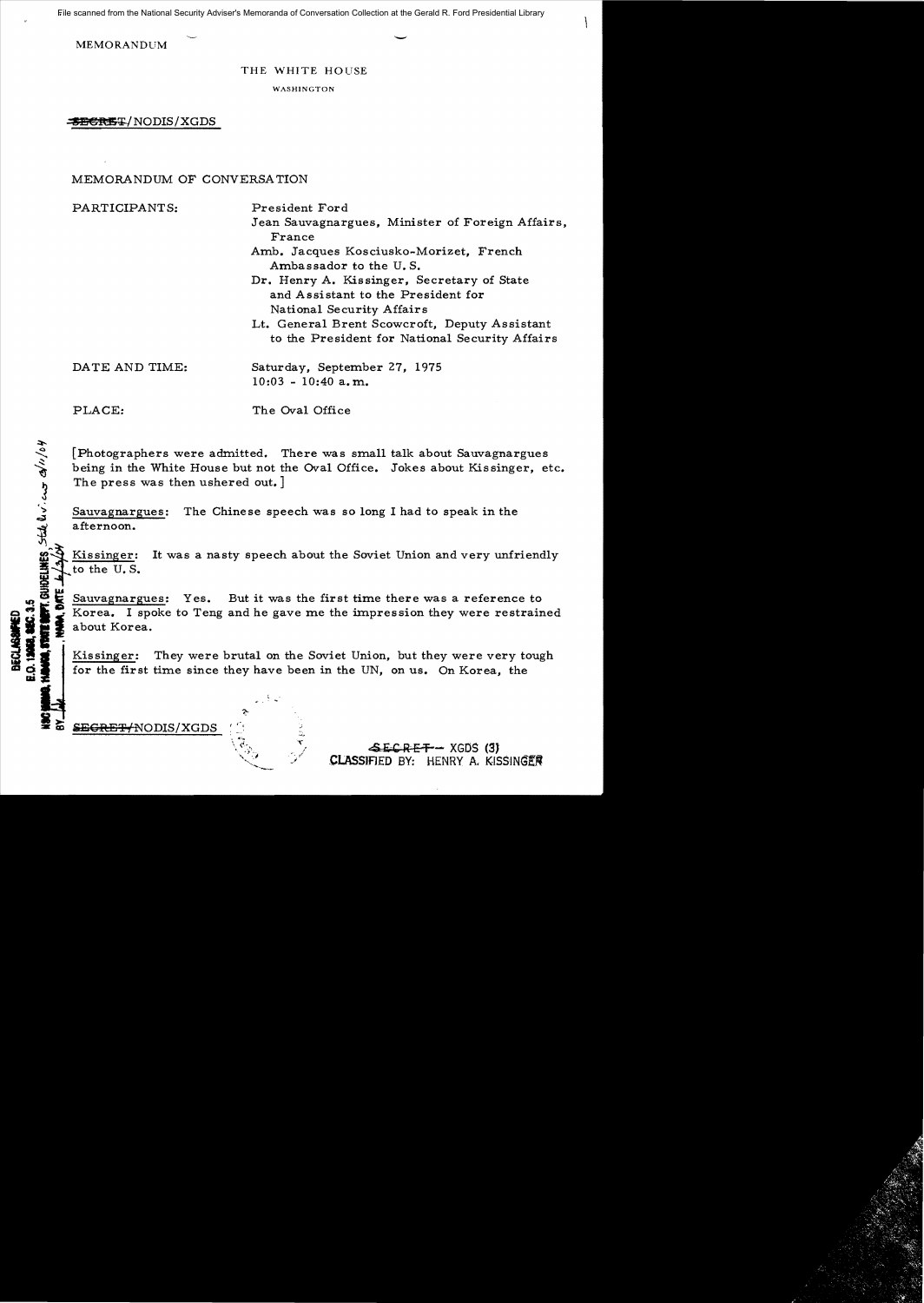## $\frac{1}{2}$ <del>ing Refle</del> (NODIS/XGDS 2

Middle East, Angola -- which comes with especially ill grace in view of their role.

The President: We especially appreciate your helpful role in Korea. You know the Secretary's proposal and that should help in keeping stability there.

Sauvagnargues: We thought it was a useful proposal. I will be attacked by Chiao as being an ally of South Korea, but I think we must avoid a repetition of the mistakes of 1950.

The President: I understand arrangements are moving ahead for an economic summit.

Kissinger: The Brits have already told the Italians what we were going to wait on until you and Genscher could check.

The President: I spoke to Rumor earlier this week, but I was very noncommittal. But I am sympathetic to their needs and I really think they should be in.

Sauvagnargues: Neither Giscard or Schmidt is enthusiastic. They are contemptuous of the Italians and they say: if you let more in, where do you draw the line? But I understand the political problems of keeping them out. We greatly appreciate the Four Power consultations we have been having. But I think it is important that we don't harm the Nine by having meetings of the Four or Five. I think, for example, the Nine have been very helpful in dealing with the Portuguese issue. The only real progress we have made in the Nine is the arrangement for periodic heads of government meetings. I mention this only because we need to keep it in perspective.

The President: Rumor made a plea for his inclusion as President of the Nine.

Sauvagnargues: That is the worst reason. They should be represented as Italy. If we get the Nine involved that way, it is a mess.

I want to mention another problem. We want representation in the Consumer -Producer Conference on the part of the Nine, and Callaghan wants no part of it. He wants individual representation.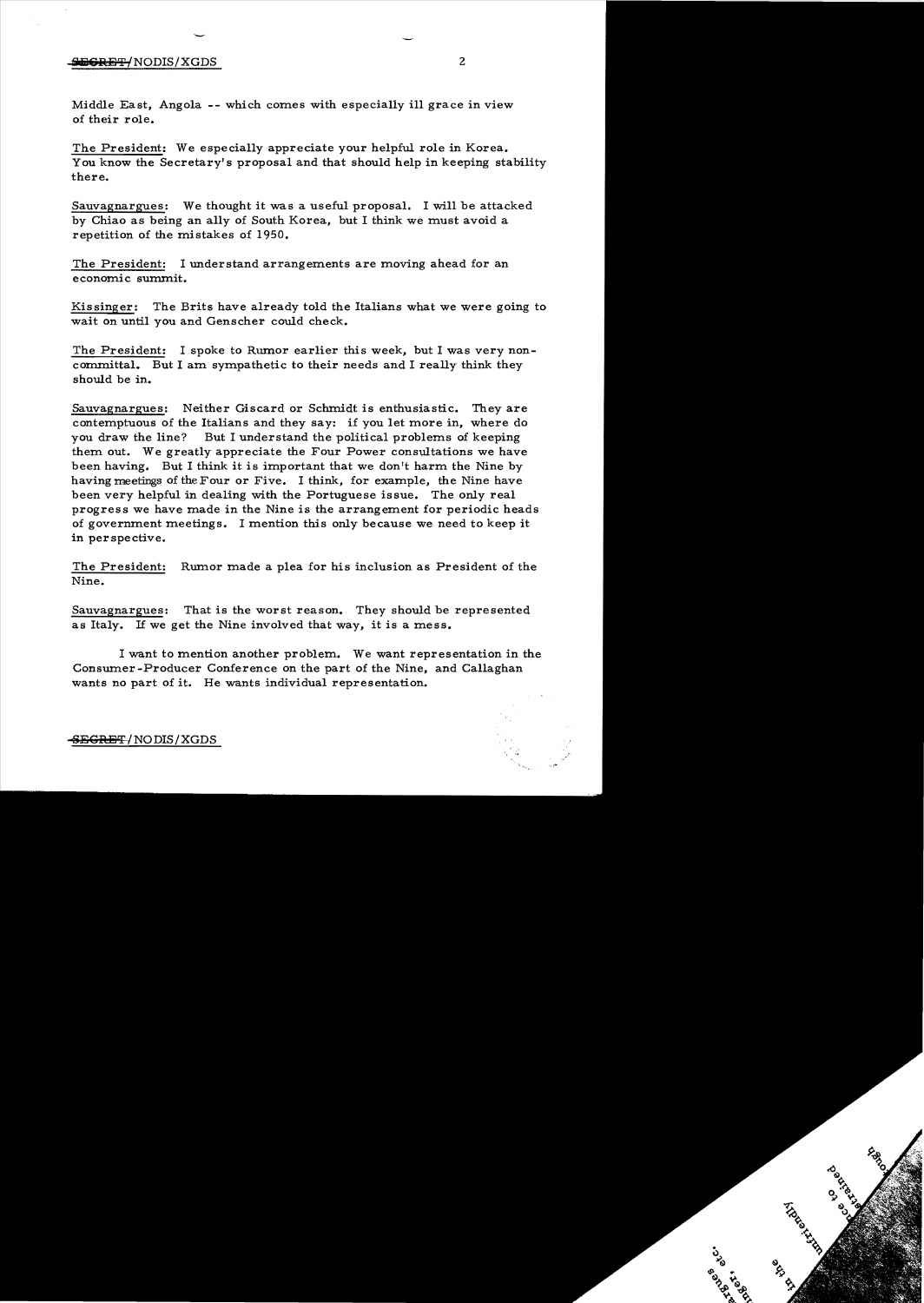#### $\frac{1}{2}$  is the set of  $\frac{1}{2}$  is the set of  $\frac{1}{2}$  is the set of  $\frac{1}{2}$  is the set of  $\frac{1}{2}$  is the set of  $\frac{1}{2}$  is the set of  $\frac{1}{2}$  is the set of  $\frac{1}{2}$  is the set of  $\frac{1}{2}$  is the set of  $\frac{1$

Kissinger: There are only ten in the preparatory meeting.

Sauvagnargues: It would be destructive of the Nine to do it on this basis.

I might point out that the paper you circulated shows the spirit of Enders is not entirely dead.

Kissinger: I didn't know we had one.

Sauvagnargues: It is not worth the President's time to discuss.

I want to congratulate you on the Middle East. It was a distinct achievement. I spoke to the press about it and I am disturbed at some of the negative comments being made.

The President: I am outraged by the way the press comment.

Sauvagnargues: The American position in the Middle East is identical to our position, and I want to express our support for you.

The President: Thank you.

Sauvagnargues: There is a difference on the PLO. We go farther.

Kissinger: That is a question of timing.

Sauvagnargues: Yes. I told Asad that if the PLO wanted to assume the responsibility of a government, they had to accept the reality of Israel's existence and renounce terrorism. In Venice, the Nine reiterated their position on the PLO - - we spoke of the right of the Palestinians to a homeland.

Kissinger: It is ironical where we have come from the Balfour Declaration.

Sauvagnargues: Genscher said we had to go one step beyond 1973. Callaghan was opposed, but the Saiga made an extreme statement and put the Dutch Government under pressure so we dropped the idea to go farther.

On the whole Arafat gives the impres sion of being a moderate man, but I'm not sure he is in control.



**BECltiifi;**/NODIS/XGDS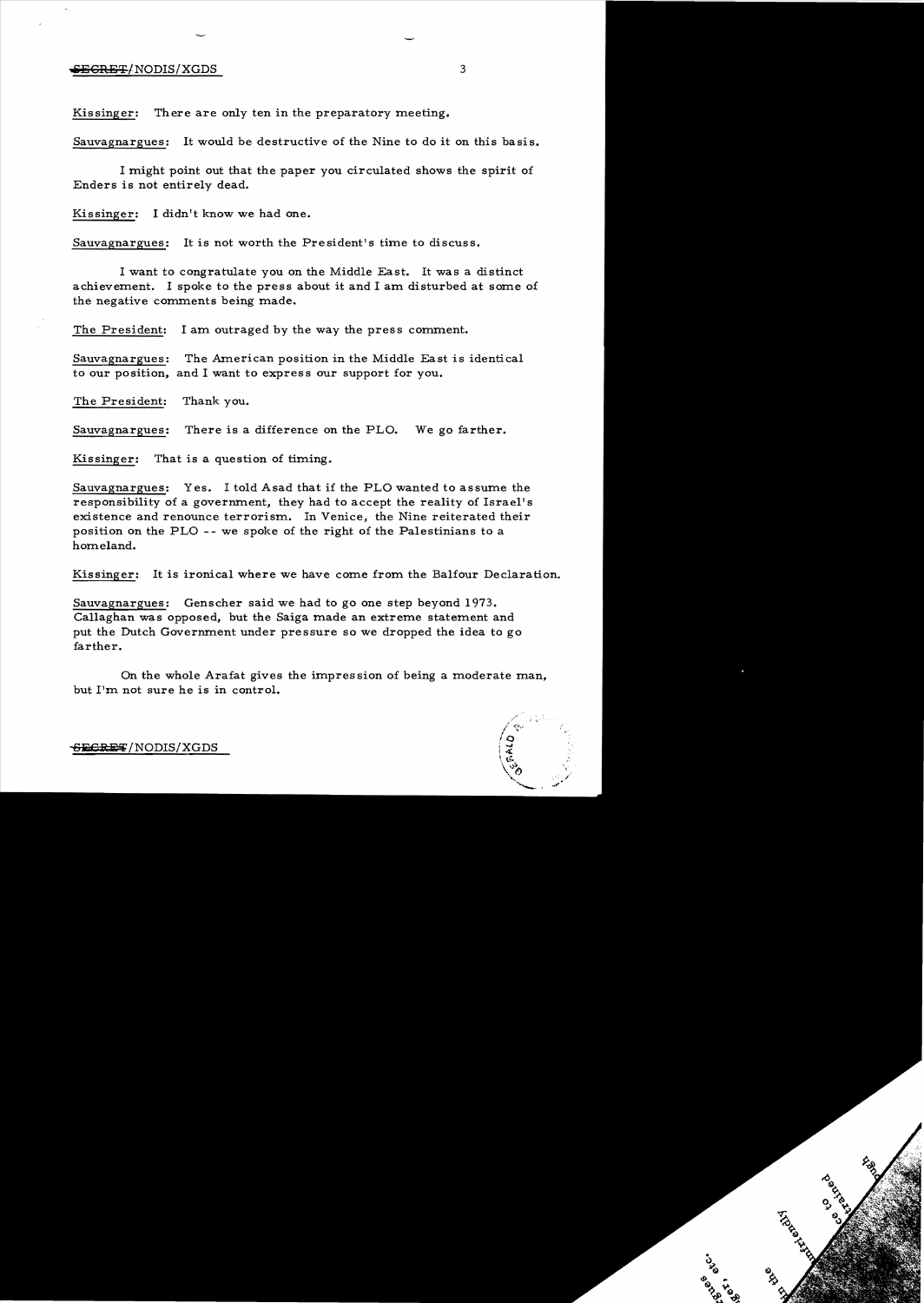### SECRET/NODIS/XGDS 4

Kissinger: That is the problem. There are about six groups, and the problem usually is that no leader of these movements emerges who can control the whole thing.

Sauvagnargues: What do you suppose happened between Gromyko and Allon? It was a long meeting.

Kissinger: Israel gave me an interesting readout -- only what the Soviets said. They said their position is familiar and there is no need to describe it.

The Soviet position was they wanted to participate but that the Palestinians had to participate. If the Israelis were smart and we could promise something -- like Jericho -- to the PLO, we could break them from the Soviet Union. Gromyko warned us about a Syrian-Israeli move, which must mean he thinks it is possible.

Khaddam wasn't coming to the UN, but I sent him a note. He is now coming for one day and wants to meet me for breakfast. That is interesting -- he must want to talk.

Sauvagnargues: Is a disengagement on the Golan possible?

Kissinger: Another point is that Gromyko said they wouldn't accept less than the '67 borders even if the Arabs would -- which must mean they think it is possible. Is something possible? Technically not -- the Israeli settlements are the problem.

Sauvagnargues: If they were smart, they would move them.

Kissinger: Of course.

Sauvagnargues: On Cyprus, the four had a very good discussion.

Kissinger: It was really very good.

The President: We have a crucial vote on Wednesday.

Sauvagnargues: Are you confident?

The President: It looks like 55 to 45 and that is too close. And it is only a partial lifting. But it would be a good signal.



S<del>ECRET</del>/NODIS/XGDS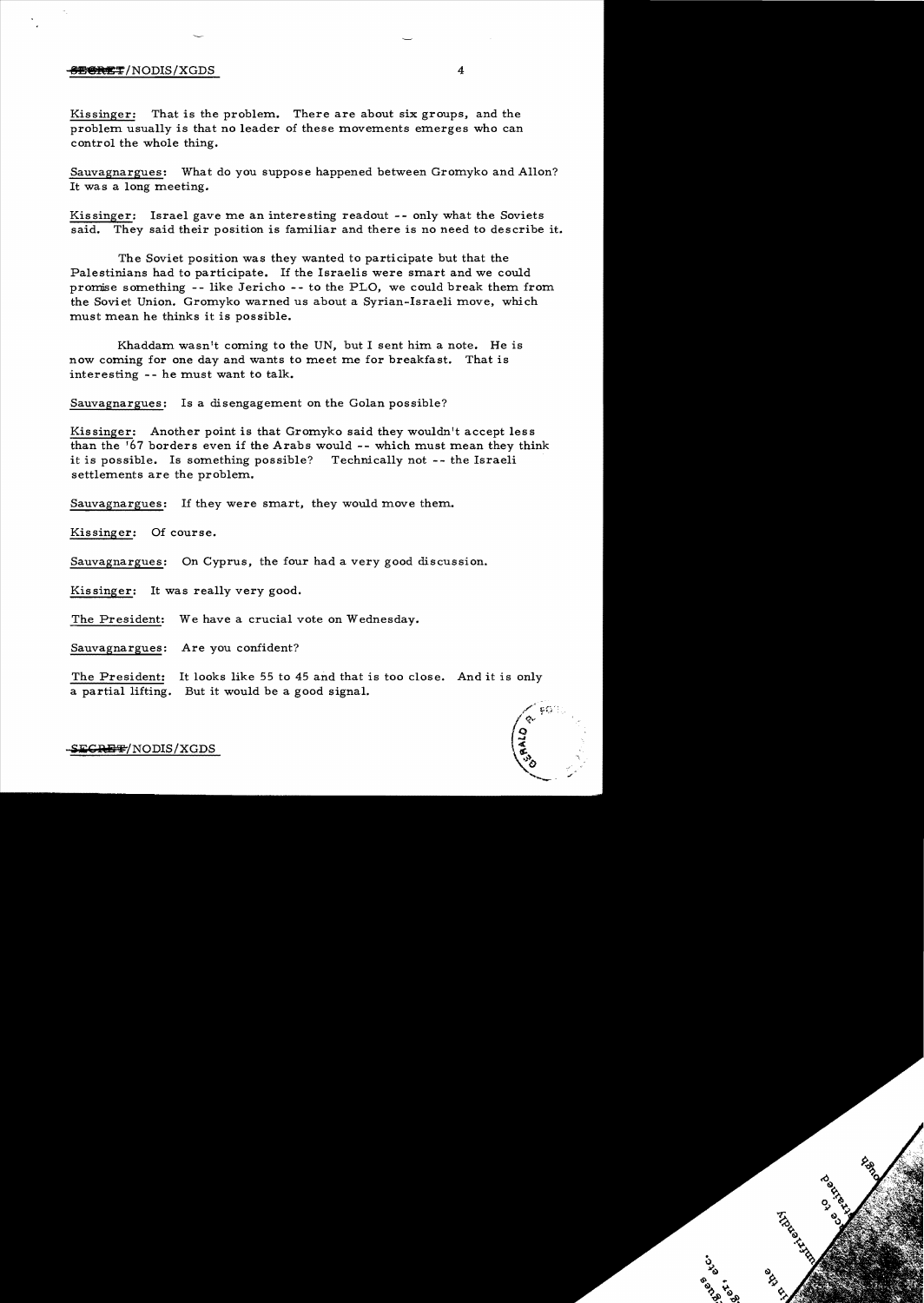## $\blacktriangleright$   $\blacktriangleright$   $\blacktriangleright$   $\blacktriangleright$   $\blacktriangleright$   $\blacktriangleright$   $\blacktriangleright$   $\blacktriangleright$   $\blacktriangleright$   $\blacktriangleright$   $\blacktriangleright$   $\dashv$   $\blacktriangleright$   $\dashv$   $\blacktriangleright$   $\dashv$   $\dashv$   $\dashv$   $\dashv$   $\dashv$   $\dashv$   $\dashv$   $\dashv$   $\dashv$   $\dashv$   $\dashv$   $\dashv$   $\dashv$   $\dashv$   $\dashv$   $\dashv$   $\dashv$   $\dash$

'..

Sauvagnargues: You would still retain an element of pressure on Turkey.

The President: That is an important point. If there is no movement in two to three months, Congress will reimpose it. So any influence you and the Nine can exert on Greece and Turkey would be very helpful.

Sauvagnargues: Yes, we have discussed in the Nine and with Greece and Turkey and with Secretary Kissinger how best to help. After the Turkish election we will start to help. I will go to Ankara shortly. And the Nine will start to apply pressure.

One problem is the central government. Turkey wants a rotating President. The Greeks won't accept, but Turkey will never accept Makarios. What do you think?

Kissinger: We need Makarios for a while. It would be helpful if he would sign the agreement. The solution may be a weak government.

The President: We are getting some help from responsible members of the Democratic party, but we have a very unreal minority lobbying against lifting the embargo.

Sauvagnargues: Is the Greek Government active? They tell us no.

Kissinger: It is hard to say. The Cypriot Government is very active and most American Greeks are Cypriots. Of course Brademas and Sarbanes have their own games.

Sauvagnargues: We must make preparations for the Giscard visit. My visit now is so short. Maybe I should come next March and spend a few days. I could see some Congressmen. We should demonstrate that the U. S. and France are able to get along.

Kissinger: Since Martinque, the change has been remarkable.

Sauvagnargues: We are really very pleased with the way our relations have developed and we think it is very beneficial for the future of the West.

[The meeting concluded.]



-SECREF/NODIS/XGDS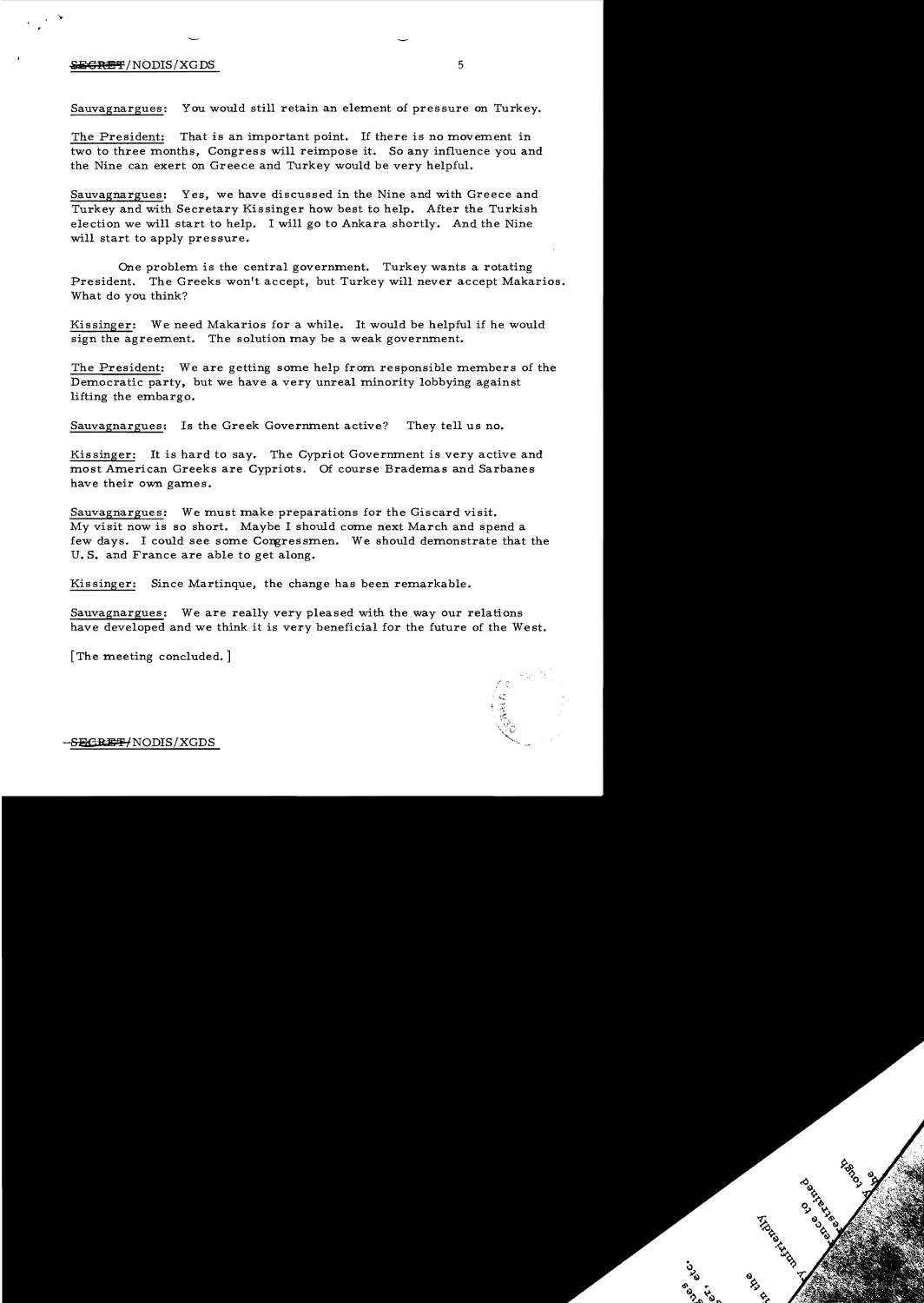PS auvagnangent / K / Kozawicks-Unigert  $(p_{\text{u}}, \ldots)$ Smaltak about Sumogenougen being in WH but  $(1/2)$ Sterliner spuel nor en lang thielte person evitter K It mor a north from the door the change of S Yes, But I time was up- to Kosen. I spokente Time<br>+ he gave une impression they were itsent ont Koese K They ever hutet on 50, but was tomp for 1st time find they have in C/M, on us. OurKnea, ME, Onyola - which came or (egg ill grace in mont of their will. PUS my oppure you holpful will in Kisen. You know a Sea, proposent phondel holy in S We the it was a weep d propont. devil he cette bet by this ordining on ally of S. Kasen la 5 de trinc vermetavoide vistete 1 - constation of (150 P I wonderstand commander with the as moning aturel fa an econ simil. K Ten Bits har classify total Technics what celait vou verse part à contre til epou de trusselan constelante P 2 quite à trave enclu chie mes

**DECLASSIFIED** E.O. 12958, SEC. 2.5<br>NSC MEMO, 11/2498, STATE DEPT. GUIDELINES, State De v. en 3/11/04<br>BY RANA DATE  $-6\frac{1}{2}$ /04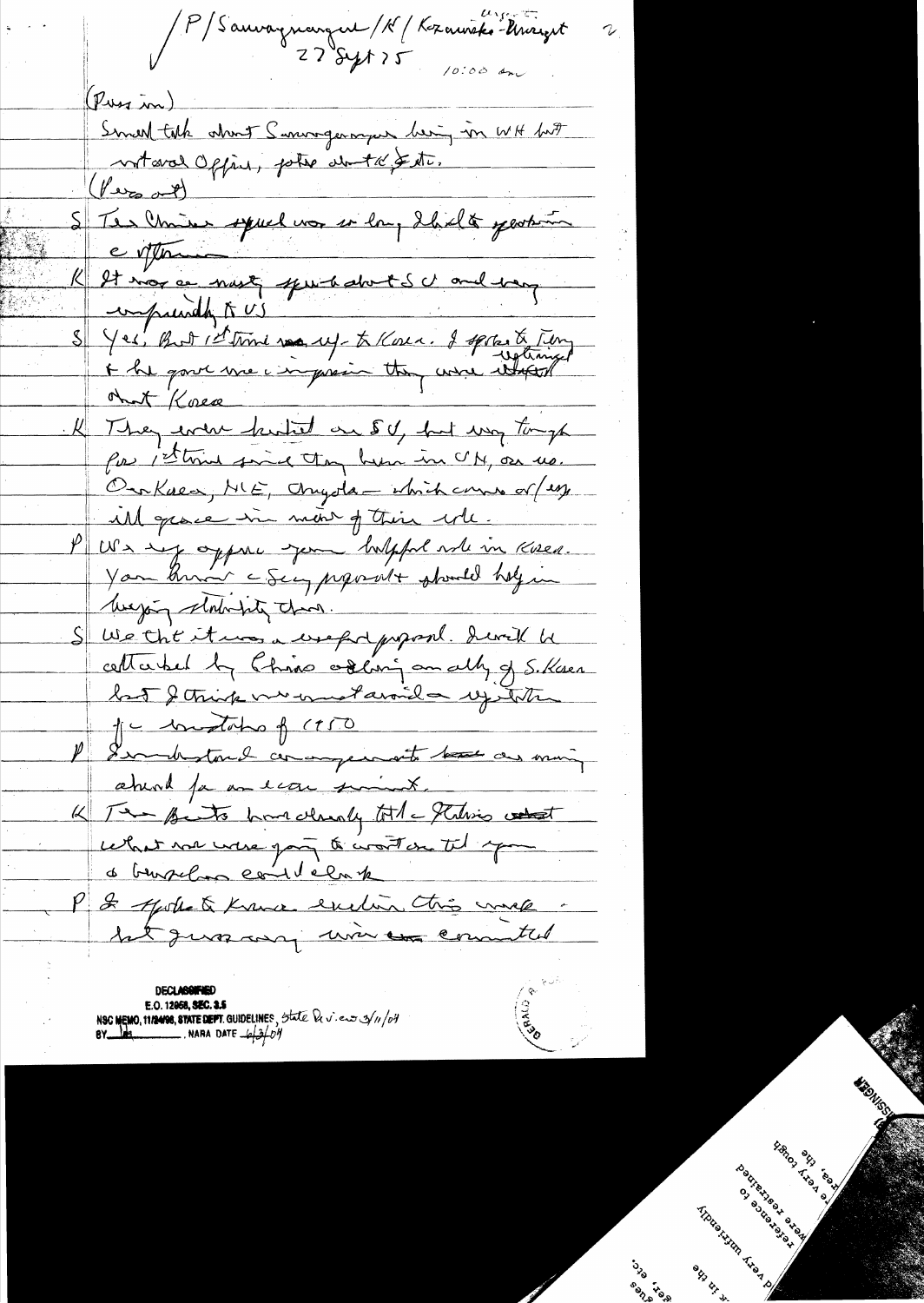And I am secognitivité time everlor una S' Weather Create e 5 hui 14 to ombres. They aux evaluageurs of thating + if you lot moe m, where de que hour a bien sont Kenlegend - protive pour of keyang down ont. Hand greatly apprent i 4 pour consultations we have having but 2 through an important we don't have a a by unity of c 4 a.S. Strink, for except, c & have lim very halffel and the in chabin v (c Pertonguesa exime : Therauly neal pag un hou mentrest en c 9 is concernant Je permetie head of put entry. In substrain pussitive. P "I work made a plus for inhumain des para  $\frac{q}{q}$ S that is a constitution. They should to use to Were Inant to montrem control yest. We wants no part fit. He wants indul exporter. There was only 10 in jury write of S It would be distruction of c & to the thing loopeir. I migut post auf that the pages you included K I durch brown in hada S hat wathe / true to chairs.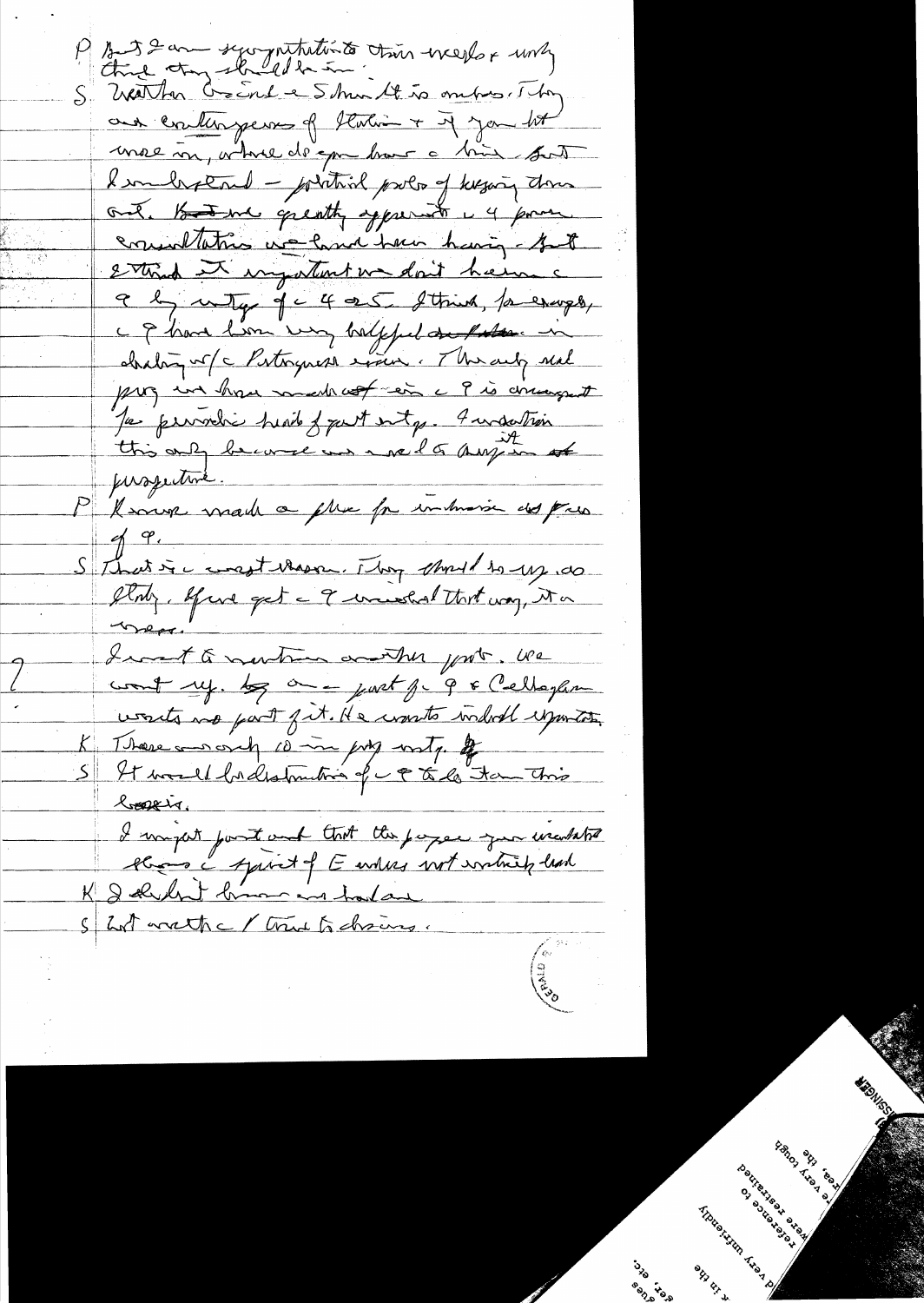Lunt & compt you are ME, IT unos a dosta e chimant. I spoke to pres about it and an obstraked out murge démartiques les cauges des comments résistant our partion, & and formet to repress and ousport porque Thank you S Tomer is a dj on Phl. We po faritrer.  $K$  Tuning S Jes. I toth Osal that if PhO content and egg fa port thy had to accept nating 9 I l'élection dessus lessoirs. Et un for spoke of a upt of Makoturius to a hourland " in Bolfon Distanction S Geoster suit me had to go are sty longend 1973. Callagher cras appared, html that pulle Antih sunt much present po chopped = entre 5 go forather. Ou Mod Araport partir en myseries filmes a insolvert mon last 2 in vit sere de vo un introl. 1 Tris à port. Trait au Nort six georges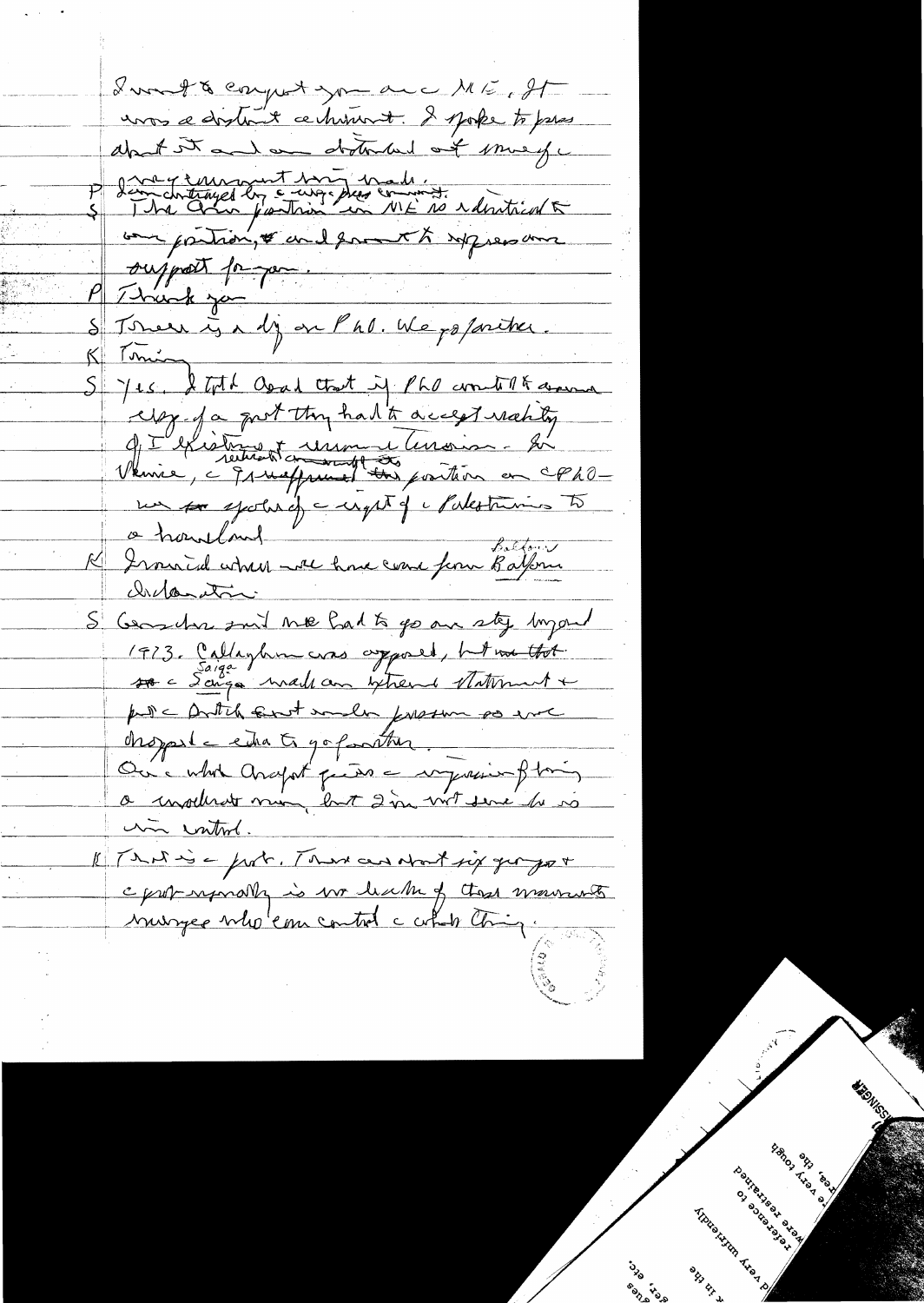S ushot derg an sypar hyperal tob, Granphes + allow It is ling with I gave me intersting und out and a what c Sous said. They sind their partie paintin r ne puda deserte. Sa partir un tte, montel à participat aux Could gravine sunstiting - hove Juntos -B-Ph'O, un could break them from a SU. Grappe warrent ve about a Souvier-I mars, which want in un it is josible. Khaddom wount want to UN, but Isant him a vote He is more coming for 1 log & wants hersport, That is witherting to must count to I lava designed on almost estite. <u>Guapt love than 67 houbs even of archo would</u> which most near they think it points. Is something , would? - Technisely with I settlements are eport. S SP thorzes of were fount this would moved  $K$  Opening Our leggens, a 4 timbre goud de vision R St mas really eng ques P We have a cinieral vot ou Well P 55-45 a trut to class, Auch it and a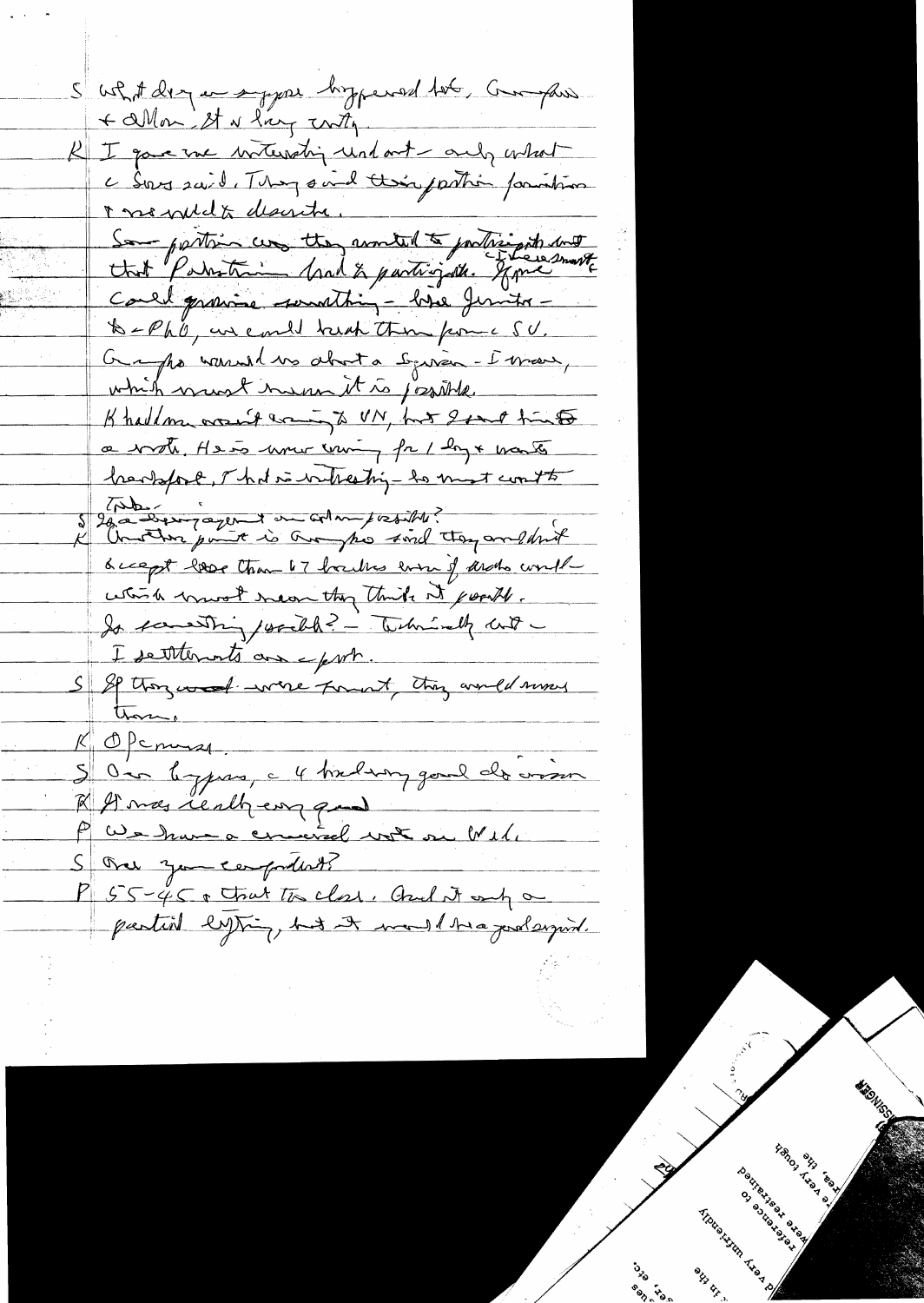S you maddetell estain on etwent of procession T P That an impatent part. Jus varmet in 2-3 montly, Cong with runger it So any inflamed speint a 9 can befort can cet Turned having helpfel  $S/Ns$ , un hon houverd time  $\ell \in \ell$ IK have local to took toly, after white un will kut hig. I'mal pot orbein Thatly the state to I will that To opper presence. On just is control gave, Twant white Pro. Greeks wait onesyst, but Twith work augt Unkniss, What year think? K Un ersel making for a while - hold post op la monderaja og erant. Solution troy be welk port. Sys Tand the so writing disquired partition (Unissed tone) P We one getting some hulp from 1827 -viendre.<br>I Dona part, bort me have ce energen Cinharge. S Is & Greek Goot active? They Cell was 4 It hard & suret US Creeks me Cyprid and is un